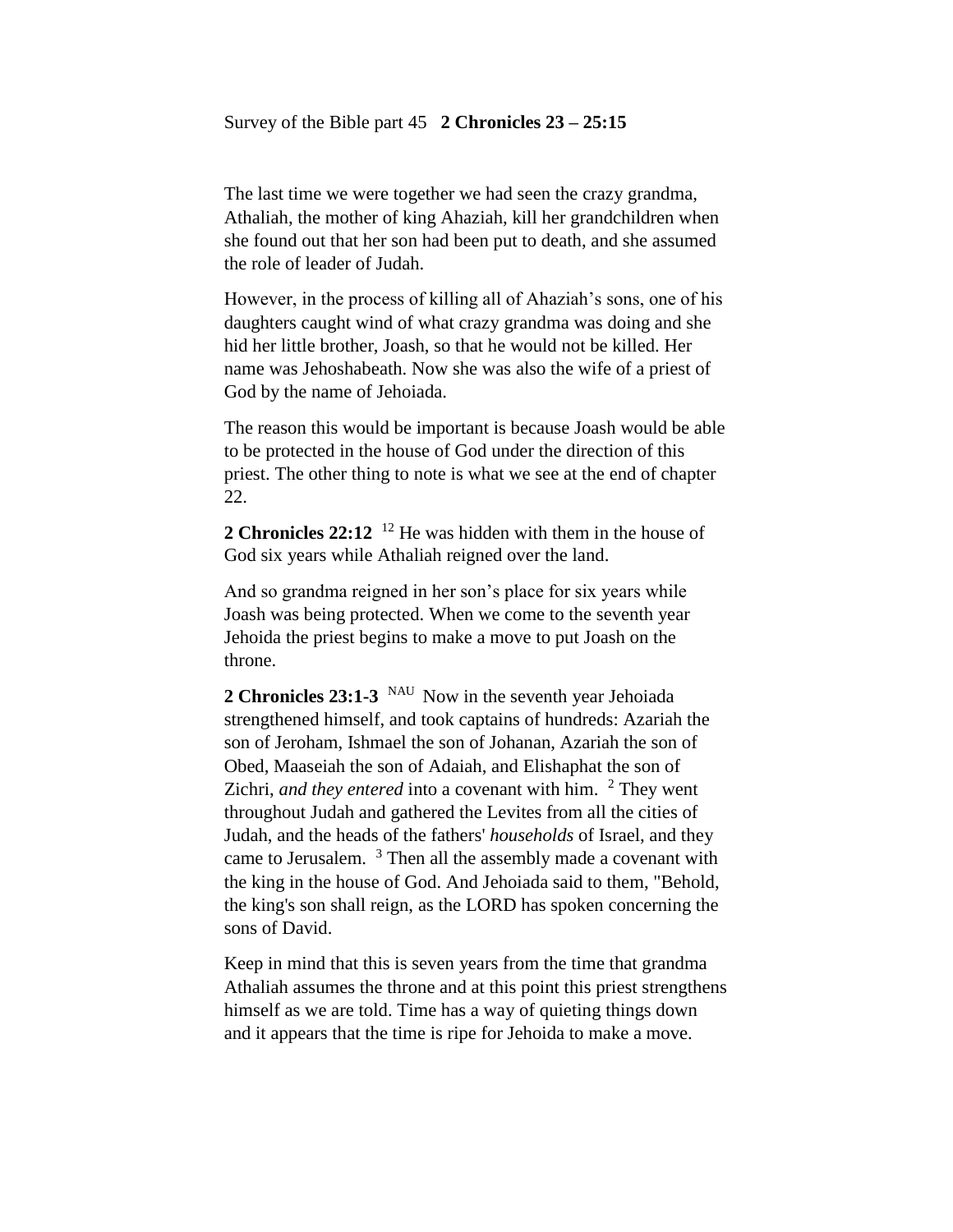The other thing to keep in mind is that Joash has gotten older and is now in a position of becoming the rightful heir to his father's throne.

And so what we find is that Jehoida enters into a covenant with these different captains to align themselves with him with the express purpose of crowning Joash the rightful king of Judah.

### **Well, what would this be called today?**

A coup, or treason.

In fact this is precisely what Athaliah says when she hears all of the commotion of these captains.

**2 Chronicles 23:12-13** <sup>12</sup> When Athaliah heard the noise of the people running and praising the king, she came into the house of the LORD to the people.  $^{13}$  She looked, and behold, the king was standing by his pillar at the entrance, and the captains and the trumpeters *were* beside the king. And all the people of the land rejoiced and blew trumpets, the singers with *their* musical instruments leading the praise. Then Athaliah tore her clothes and said, "Treason! Treason!"

Well, she's got a lot of nerve in light of the fact that she stole the throne from the sons of Ahaziah by killing them.

# **Now, do you suppose that grandma knew that she didn't get them all, that is Joash?**

Undoubtedly. And keep in mind, for any grandmother not to take note of all of her grandchildren is very unlikely especially if that grandchild were a brand new baby. A grandmother's instinct is to take that child and to cuddle it and protect it. That may have in fact been the case before the death of her son Ahaziah.

When Ahaziah's son Joash came into this world she undoubtedly was loving on that child as any grandmother would. But with the murder of her son she knew that his sons, including Joash, would be next in line to the throne, and she couldn't live with that.

Well, now that Joash has been crowned king under the direction of both the religious and military leaders there isn't much she can do. And in fact, she is put to death despite her protests.

**2 Chronicles 23:14-15** <sup>14</sup> Jehoiada the priest brought out the captains of hundreds who were appointed over the army and said to them, "Bring her out between the ranks; and whoever follows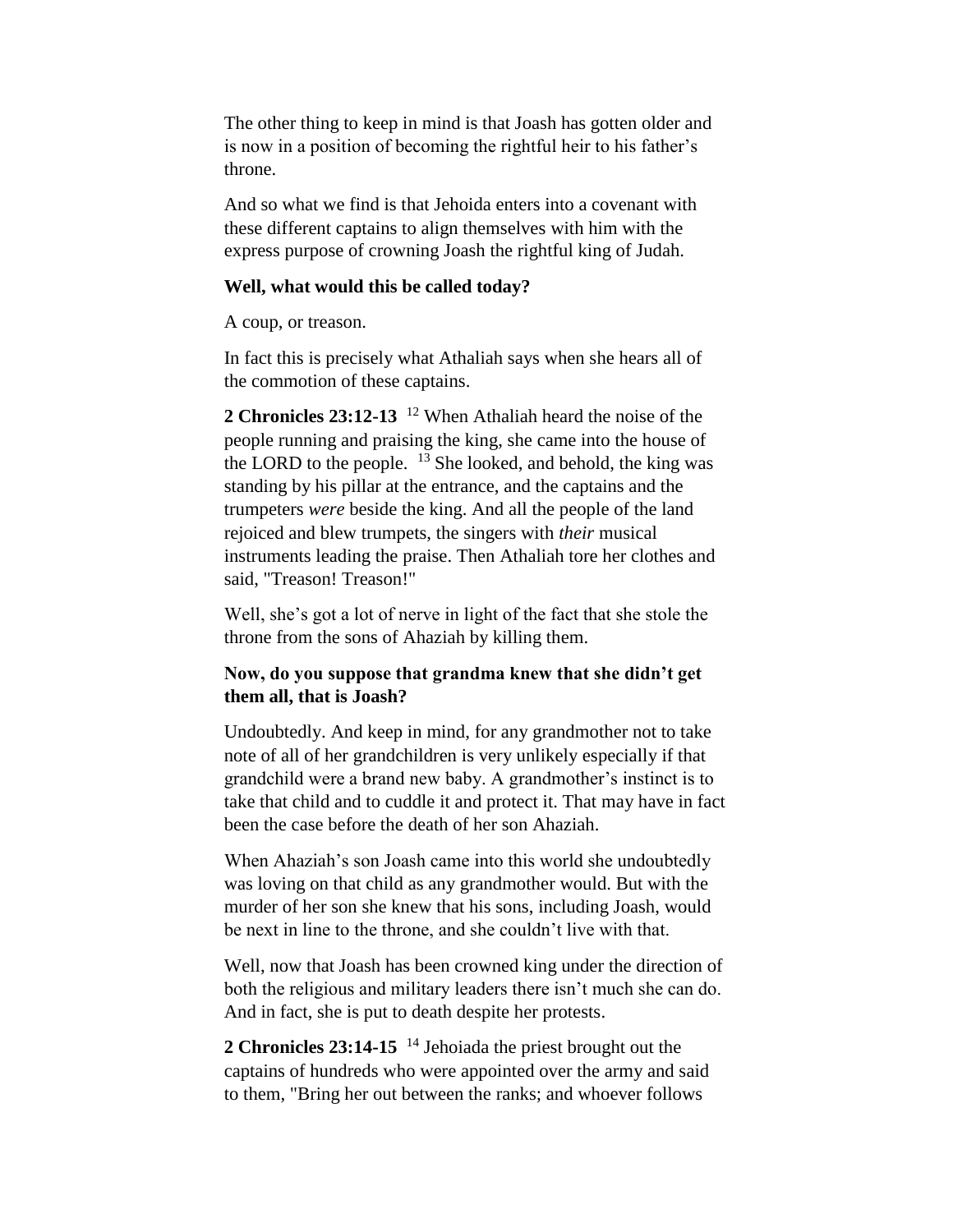her, put to death with the sword." For the priest said, "Let her not be put to death in the house of the LORD." <sup>15</sup> So they seized her, and when she arrived at the entrance of the Horse Gate of the king's house, they put her to death there.

And with her death comes a new day in Judah as we will see in the next chapter.

**2 Chronicles 24:1-2** NAU Joash *was* seven years old when he became king, and he reigned forty years in Jerusalem; and his mother's name *was* Zibiah from Beersheba. <sup>2</sup> Joash did what was right in the sight of the LORD all the days of Jehoiada the priest.

# **By the way, if Joash is seven years old when he became king how old was he when Jehoiada the priest took him into the temple to protect him?**

He was one year or less. This is why I said that any grandmother who could take a new born grandson and seek to murder him is definitely not all there.

But to become king at the age of seven is an entirely different issue.

### **How does a young boy of seven rule a kingdom?**

He rules only as a figure head until at which age he can assume the throne in his own power and strength.

### **Well, who is ruling Judah at this time then?**

It would appear that it was his brother-in-law. Remember, it was his sister who married Jehoiada the priest making them related through his sister. And it appears that Jehoiada is taking the lead in grooming Joash to advance.

**2 Chronicles 24:3-4**  3 Jehoiada took two wives for him, and he became the father of sons and daughters. <sup>4</sup> Now it came about after this that Joash decided to restore the house of the LORD.

And so, for a number of years Joash makes sure that the house of the Lord is restored. And then we're told that Jehoiada had reached the end of his days and he dies.

2 Chronicles 24:15-16 <sup>15</sup> Now when Jehoiada reached a ripe old age he died; he was one hundred and thirty years old at his death. <sup>16</sup> They buried him in the city of David among the kings, because he had done well in Israel and to God and His house.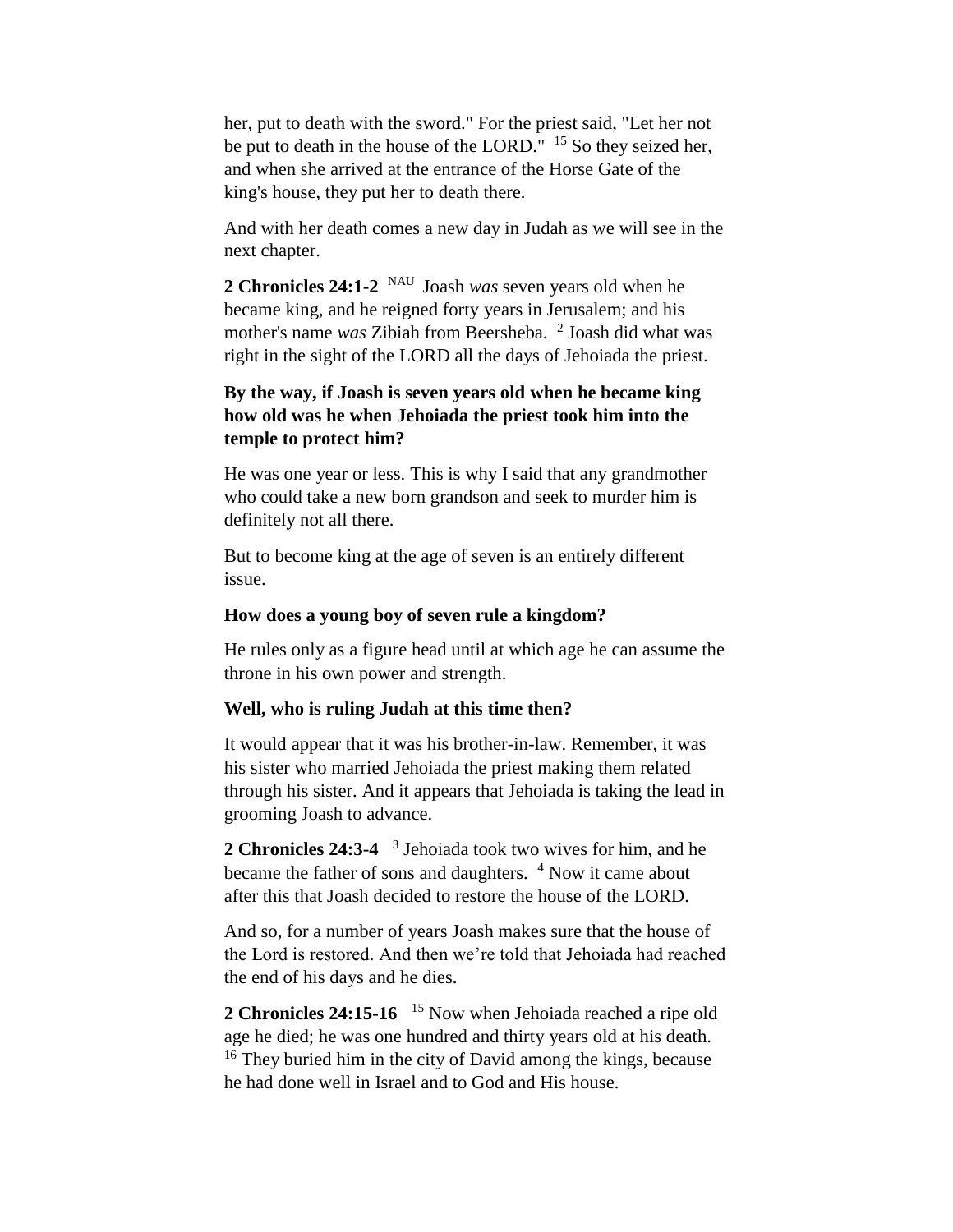This is the kind of epithet all of us should desire to have. No matter what type of life God has called us to it should all be done as unto Him.

**Colossians 3:17** <sup>17</sup> Whatever you do in word or deed, *do* all in the name of the Lord Jesus, giving thanks through Him to God the Father.

**Colossians 3:23-24** <sup>23</sup> Whatever you do, do your work heartily, as for the Lord rather than for men, <sup>24</sup> knowing that from the Lord you will receive the reward of the inheritance. It is the Lord Christ whom you serve.

But as we come back to our text we see another tragedy in the life of one of those who has been declared by God as one who did right in the sight of the Lord.

It isn't until after the death of Jehoiada the priest that we see Joash taking a turn for the worse. In fact, if we go back to the beginning of this chapter you'll note something interesting.

2 Chronicles 24:2<sup>2</sup> Joash did what was right in the sight of the LORD all the days of Jehoiada the priest.

And now Jehoiada is gone and apparently the godly influence of that priest.

**2 Chronicles 24:17-18** <sup>17</sup> But after the death of Jehoiada the officials of Judah came and bowed down to the king, and the king listened to them. <sup>18</sup> They abandoned the house of the LORD, the God of their fathers, and served the Asherim and the idols; so wrath came upon Judah and Jerusalem for this their guilt.

## **First of all what do these two verses tell us about the officials of Judah?**

They were corrupt and their desire was to corrupt all the way to the top. And evidently they had an ally with Joash because he doesn't seem to blink an eye at turning away from God and the things of God.

And yet, despite this, God in His mercy brings Joash and the officials to cause them to humble themselves before the Lord.

2 Chronicles 24:19-21 <sup>19</sup> Yet He sent prophets to them to bring them back to the LORD; though they testified against them, they would not listen. <sup>20</sup> Then the Spirit of God came on Zechariah the son of Jehoiada the priest; and he stood above the people and said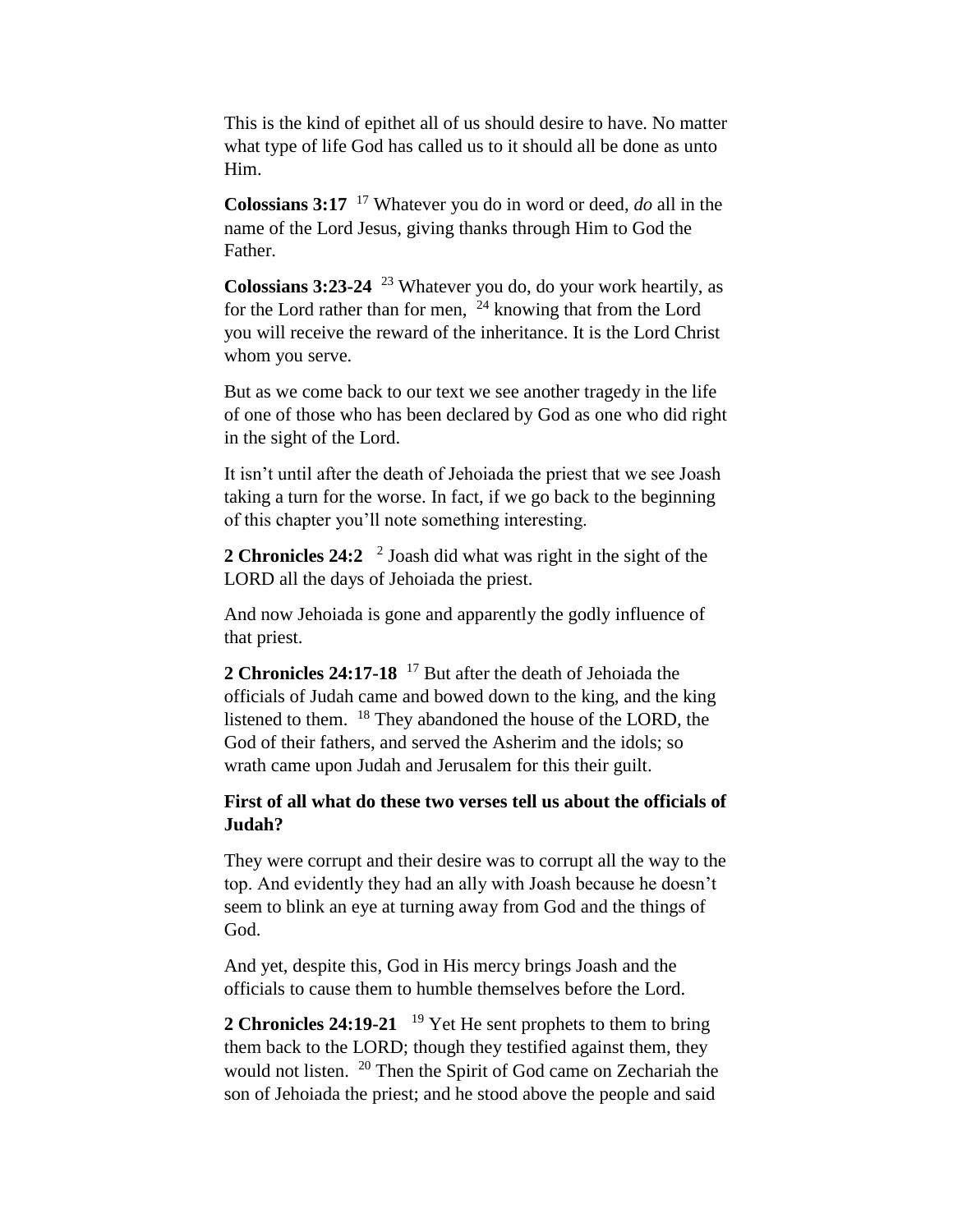to them, "Thus God has said, 'Why do you transgress the commandments of the LORD and do not prosper? Because you have forsaken the LORD, He has also forsaken you."<sup>21</sup> So they conspired against him and at the command of the king they stoned him to death in the court of the house of the LORD.

## **If you don't like the message then what seems to be the solution?**

You kill the messenger. Only a person who does not believe that God sent this message would dare kill the messenger because if you believe that God has sent the message then you would surely humble yourself and repent.

But all of the hearts here are hardened and do not desire the things of God, and God will not be mocked, nor will He allow His plans to go unfulfilled.

And it seems that the very last thing that Joash hears from Zechariah is a final message that will one day ring true.

**2 Chronicles 24:22** <sup>22</sup> Thus Joash the king did not remember the kindness which his father Jehoiada had shown him, but he murdered his son. And as he died he said, "May the LORD see and avenge!"

And so Joash murders his cousin, the son of his adopted father, Jehoiada the priest, and the final message comes to pass probably sooner than Joash thought.

2 Chronicles 24:23-25 <sup>23</sup> Now it happened at the turn of the year that the army of the Arameans came up against him; and they came to Judah and Jerusalem, destroyed all the officials of the people from among the people, and sent all their spoil to the king of Damascus. <sup>24</sup> Indeed the army of the Arameans came with a small number of men; yet the LORD delivered a very great army into their hands, because they had forsaken the LORD, the God of their fathers. Thus they executed judgment on Joash. <sup>25</sup> When they had departed from him (for they left him very sick), his own servants conspired against him because of the blood of the son of Jehoiada the priest, and murdered him on his bed. So he died, and they buried him in the city of David, but they did not bury him in the tombs of the kings.

### **Why did they not bury him in the tombs of the kings?**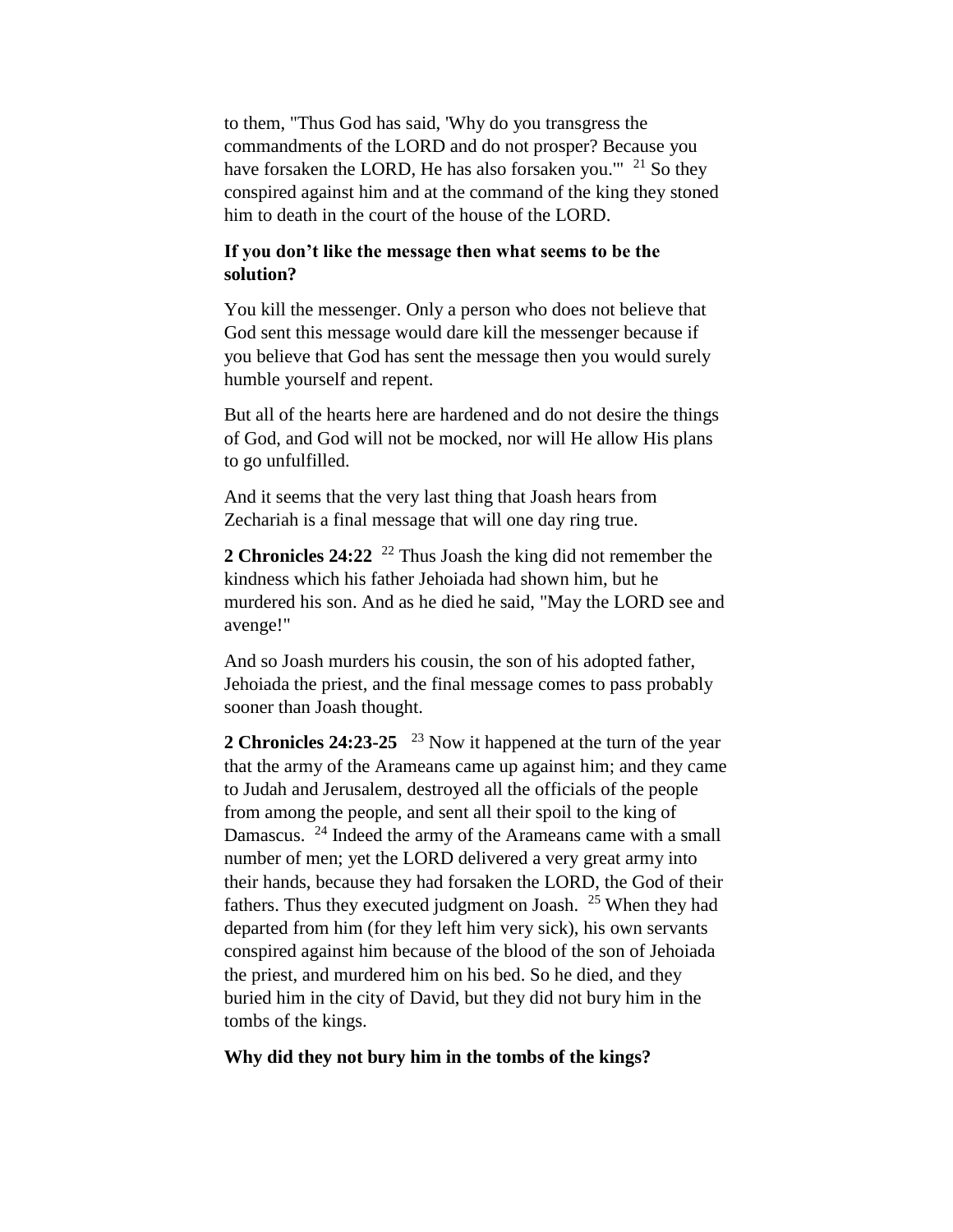He was not deemed worthy or fit to be numbered among those faithful men who served the Lord.

Unfortunately there are those both back then and today who have a form of godliness but deny its power as Paul says.

Jude, the half-brother of Jesus, also acknowledges that these type of men can be part of the people of God and yet deny the truth of who God is and what He desires.

**Jude 1:10-13**  $^{10}$  But these men revile the things which they do not understand; and the things which they know by instinct, like unreasoning animals, by these things they are destroyed.  $11$  Woe to them! For they have gone the way of Cain, and for pay they have rushed headlong into the error of Balaam, and perished in the rebellion of Korah. <sup>12</sup> These are the men who are hidden reefs in your love feasts when they feast with you without fear, caring for themselves; clouds without water, carried along by winds; autumn trees without fruit, doubly dead, uprooted;  $^{13}$  wild waves of the sea, casting up their own shame like foam; wandering stars, for whom the black darkness has been reserved forever.

It's amazing that a man like Joash was spared by his sister and her husband who raised him like a son in a godly home all his days and even went so far as to command that the idols and high places be torn down, and yet when that godly influence was no longer there he can turn on a dime and reject the very grace and mercy that had been handed to him by the Lord.

But again, this should not surprise us. Jesus taught that there would be many people who would have the seed of God's word sown upon them and yet not everyone would produce fruit. There would different types of manifestations of that seed.

Mark 4:2-8<sup>2</sup> And He was teaching them many things in parables, and was saying to them in His teaching, <sup>3</sup> "Listen *to this!* Behold, the sower went out to sow; <sup>4</sup> as he was sowing, some *seed* fell beside the road, and the birds came and ate it up. <sup>5</sup> "Other *seed* fell on the rocky *ground* where it did not have much soil; and immediately it sprang up because it had no depth of soil. <sup>6</sup> "And after the sun had risen, it was scorched; and because it had no root, it withered away. <sup>7</sup> "Other *seed* fell among the thorns, and the thorns came up and choked it, and it yielded no crop. <sup>8</sup> "Other *seeds* fell into the good soil, and as they grew up and increased, they yielded a crop and produced thirty, sixty, and a hundredfold."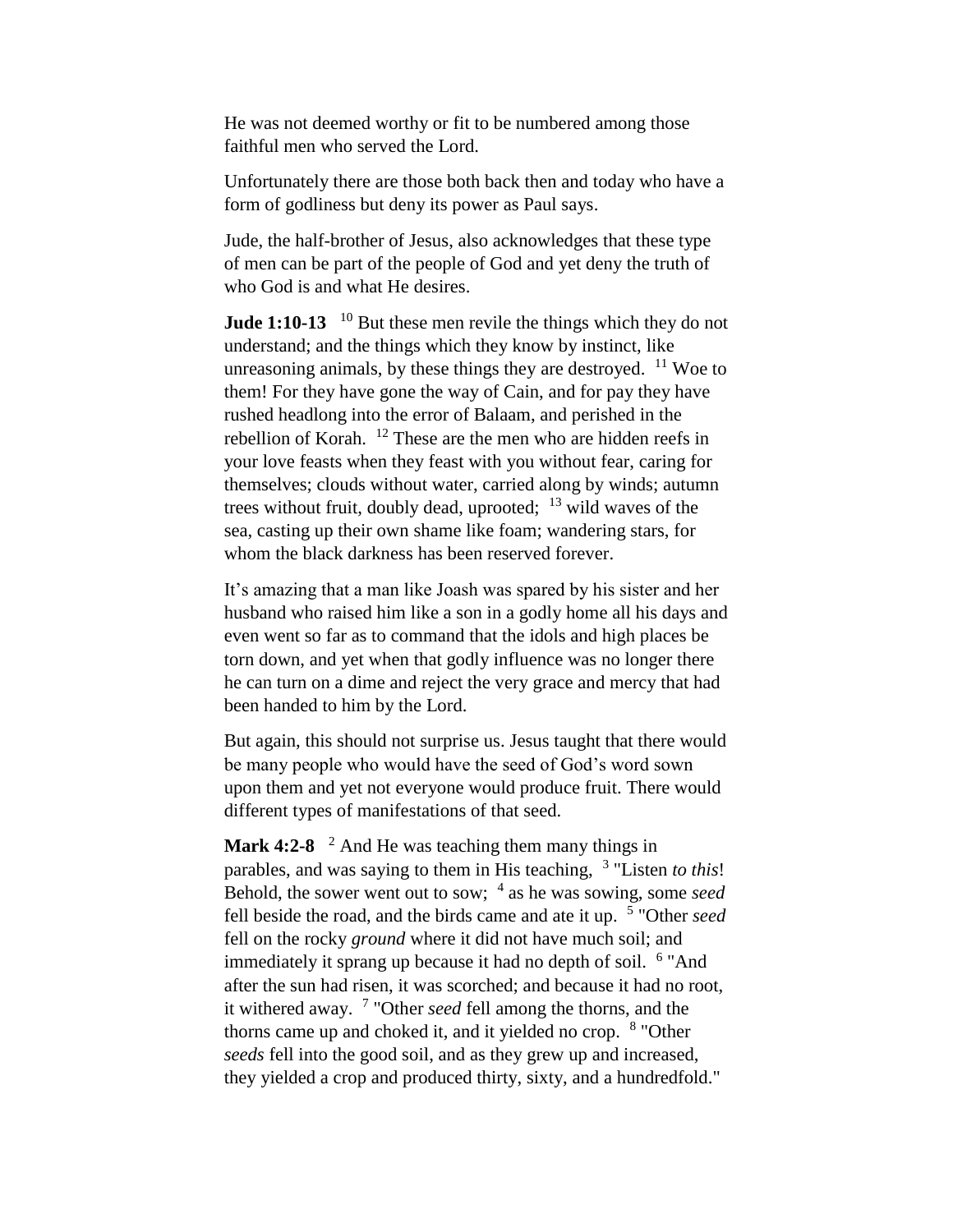Was his heart rocky ground or was it a heart that was affected by thorns? In either case it was not a crop that yielded the kind of fruit that lasted, and those closest person to the situation deemed him such that he would not be a part of the faithful kings, but would only be near to those who died in the Lord as they buried him in the city of David but not in the tombs of the kings.

Well, Joash had a son by the name of Amaziah who became king in Judah.

2 Chronicles 25:1-2 <sup>NAU</sup> Amaziah was twenty-five years old when he became king, and he reigned twenty-nine years in Jerusalem. And his mother's name was Jehoaddan of Jerusalem. <sup>2</sup> He did right in the sight of the LORD, yet not with a whole heart.

Here we go again. This seems to be the pattern for many of the Jewish leaders and Amaziah will find himself doing many things that seem correct and yet when it comes to a heart for God his actions will show that he is more pragmatic than faithful to the God of Abraham, Isaac and Jacob.

2 Chronicles 25:3-4 <sup>3</sup> Now it came about as soon as the kingdom was firmly in his grasp, that he killed his servants who had slain his father the king.  $4$  However, he did not put their children to death, but *did* as it is written in the law in the book of Moses, which the LORD commanded, saying, "Fathers shall not be put to death for sons, nor sons be put to death for fathers, but each shall be put to death for his own sin."

And so, we see that he can easily kill his enemies around him but he spares their children. He's obviously not such a bad guy after all.

But he reverts back to worshipping the gods of those pagans surrounding Judah.

**2 Chronicles 25:14-15**  <sup>14</sup> Now after Amaziah came from slaughtering the Edomites, he brought the gods of the sons of Seir, set them up as his gods, bowed down before them and burned incense to them. <sup>15</sup> Then the anger of the LORD burned against Amaziah, and He sent him a prophet who said to him, "Why have you sought the gods of the people who have not delivered their own people from your hand?"

And so his true colors seem to be coming out. And even though Judah has been told not to make an alliance with Israel Amaziah does so. All bad stuff. But again this should not surprise us. The